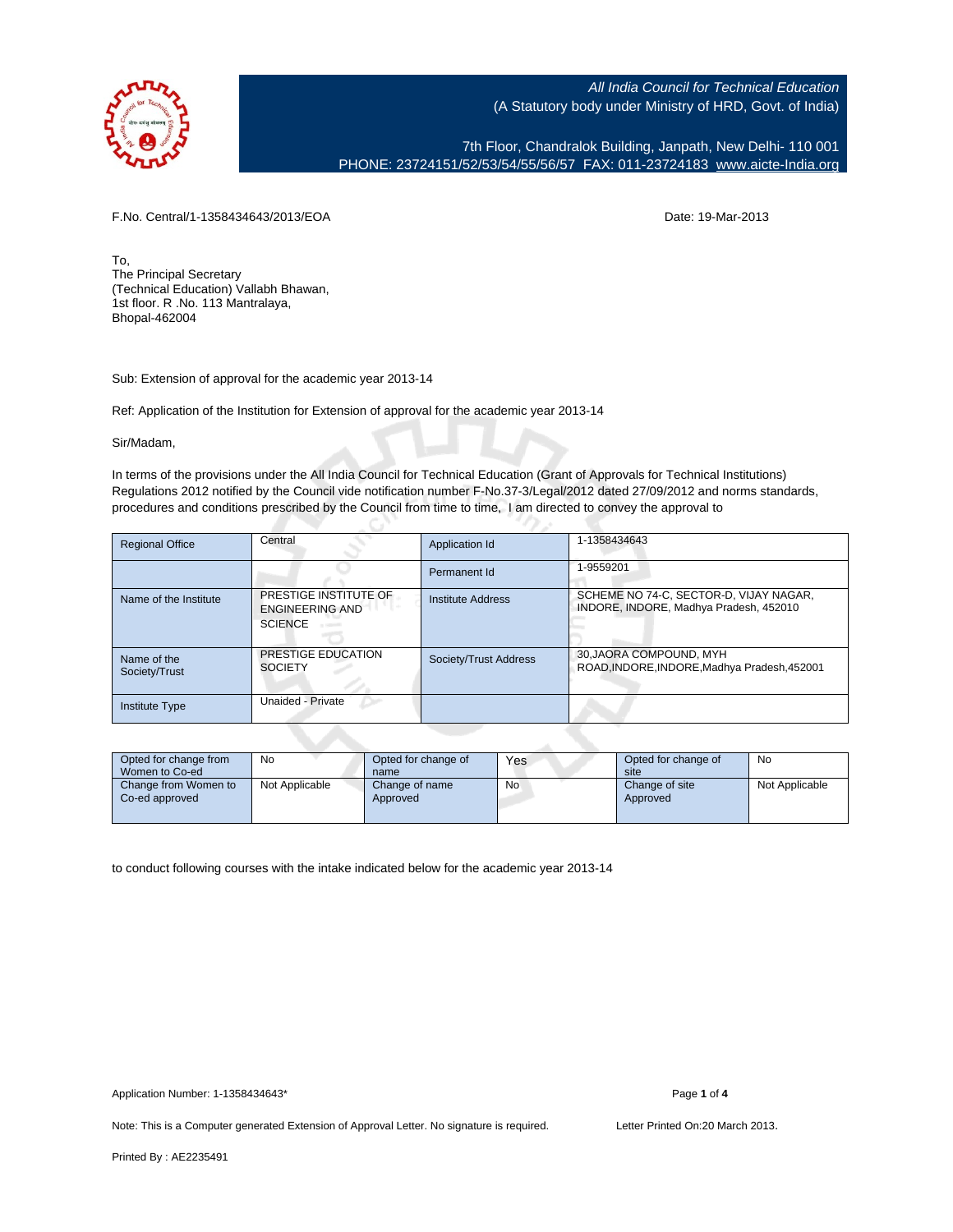7th Floor, Chandralok Building, Janpath, New Delhi- 110 001 PHONE: 23724151/52/53/54/55/56/57 FAX: 011-23724183 [www.aicte-India.org](http://www.aicte-India.org)

| Application Id: 1-1358434643                          |           | Course                               |                                                                                            | <b>Affiliating Body</b>            |                                                                  | Intake Approved for<br>13-14 |                                     |               | Foreign Collaboration |           |
|-------------------------------------------------------|-----------|--------------------------------------|--------------------------------------------------------------------------------------------|------------------------------------|------------------------------------------------------------------|------------------------------|-------------------------------------|---------------|-----------------------|-----------|
| Program                                               | Shift     | Level                                | Full/Part Time                                                                             |                                    | Intake 2012-13                                                   |                              | $\overline{\underline{\mathbf{g}}}$ | $\frac{1}{2}$ |                       |           |
| <b>ENGINEERING</b><br><b>AND</b><br><b>TECHNOLOGY</b> | 1st Shift | <b>POST</b><br><b>GRADUATE</b>       | <b>MECHANICAL</b><br><b>ENGINEERING</b>                                                    | <b>FULL</b><br><b>TIME</b>         | Rajiv Gandhi<br>Prodoyogiki<br>Vishwavidyalaya,<br>Bhopal        | 24                           | 24                                  | No            | No                    | No        |
| <b>ENGINEERING</b><br><b>AND</b><br><b>TECHNOLOGY</b> | 1st Shift | <b>UNDER</b><br><b>GRADUATE</b>      | <b>CIVIL</b><br><b>ENGINEERING</b>                                                         | <b>FULL</b><br><b>TIME</b><br>ngan | Rajiv Gandhi<br>Prodoyogiki<br>Vishwavidyalaya,<br><b>Bhopal</b> | 120                          | 120                                 | No            | No                    | No        |
| <b>ENGINEERING</b><br><b>AND</b><br><b>TECHNOLOGY</b> | 1st Shift | <b>UNDER</b><br><b>GRADUATE</b>      | <b>COMPUTER</b><br><b>SCIENCE AND</b><br><b>ENGINEERING</b>                                | <b>FULL</b><br><b>TIME</b>         | Rajiv Gandhi<br>Prodoyogiki<br>Vishwavidyalaya,<br>Bhopal        | 60                           | 60                                  | No            | <b>No</b>             | No        |
| <b>ENGINEERING</b><br><b>AND</b><br><b>TECHNOLOGY</b> | 1st Shift | <b>UNDER</b><br><b>GRADUATE</b><br>Œ | <b>ELECTRICAL</b><br><b>AND</b><br><b>ELECTRONICS</b><br><b>ENGINEERING</b>                | <b>FULL</b><br><b>TIME</b>         | Rajiv Gandhi<br>Prodoyogiki<br>Vishwavidyalaya,<br>Bhopal        | 60                           | 60                                  | No            | No                    | No        |
| <b>ENGINEERING</b><br><b>AND</b><br><b>TECHNOLOGY</b> | 1st Shift | <b>UNDER</b><br><b>GRADUATE</b>      | <b>ELECTRICAL</b><br><b>ENGINEERING</b>                                                    | <b>FULL</b><br><b>TIME</b>         | Rajiv Gandhi<br>Prodoyogiki<br>Vishwavidyalaya,<br>Bhopal        | 60                           | 60                                  | No            | No                    | No        |
| <b>ENGINEERING</b><br>AND<br><b>TECHNOLOGY</b>        | 1st Shift | <b>UNDER</b><br><b>GRADUATE</b>      | <b>ELECTRONICS</b><br><b>AND</b><br><b>COMMUNICATI</b><br><b>ONS</b><br><b>ENGINEERING</b> | <b>FULL</b><br><b>TIME</b>         | Rajiv Gandhi<br>Prodoyogiki<br>Vishwavidyalaya,<br>Bhopal        | 60                           | 60                                  | No            | No                    | No        |
| <b>ENGINEERING</b><br><b>AND</b><br><b>TECHNOLOGY</b> | 1st Shift | <b>UNDER</b><br><b>GRADUATE</b>      | <b>INFORMATION</b><br><b>TECHNOLOGY</b>                                                    | <b>FULL</b><br><b>TIME</b>         | Rajiv Gandhi<br>Prodoyogiki<br>Vishwavidyalaya,<br>Bhopal        | 60                           | 60                                  | No            | No                    | No        |
| <b>ENGINEERING</b><br>AND<br><b>TECHNOLOGY</b>        | 1st Shift | <b>UNDER</b><br><b>GRADUATE</b>      | <b>MECHANICAL</b><br><b>ENGINEERING</b>                                                    | <b>FULL</b><br><b>TIME</b>         | Rajiv Gandhi<br>Prodoyogiki<br>Vishwavidyalaya,<br>Bhopal        | 120                          | 120                                 | No            | <b>No</b>             | <b>No</b> |
| <b>ENGINEERING</b><br>AND<br><b>TECHNOLOGY</b>        | 2nd Shift | <b>DIPLOMA</b>                       | <b>CIVIL</b><br><b>ENGINEERING</b>                                                         | <b>FULL</b><br><b>TIME</b>         | Rajiv Gandhi<br>Prodoyogiki<br>Vishwavidyalaya,<br>Bhopal        | 60                           | 60                                  | No            | No                    | No        |

Application Number: 1-1358434643\* Page **2** of **4**

Note: This is a Computer generated Extension of Approval Letter. No signature is required. Letter Printed On:20 March 2013.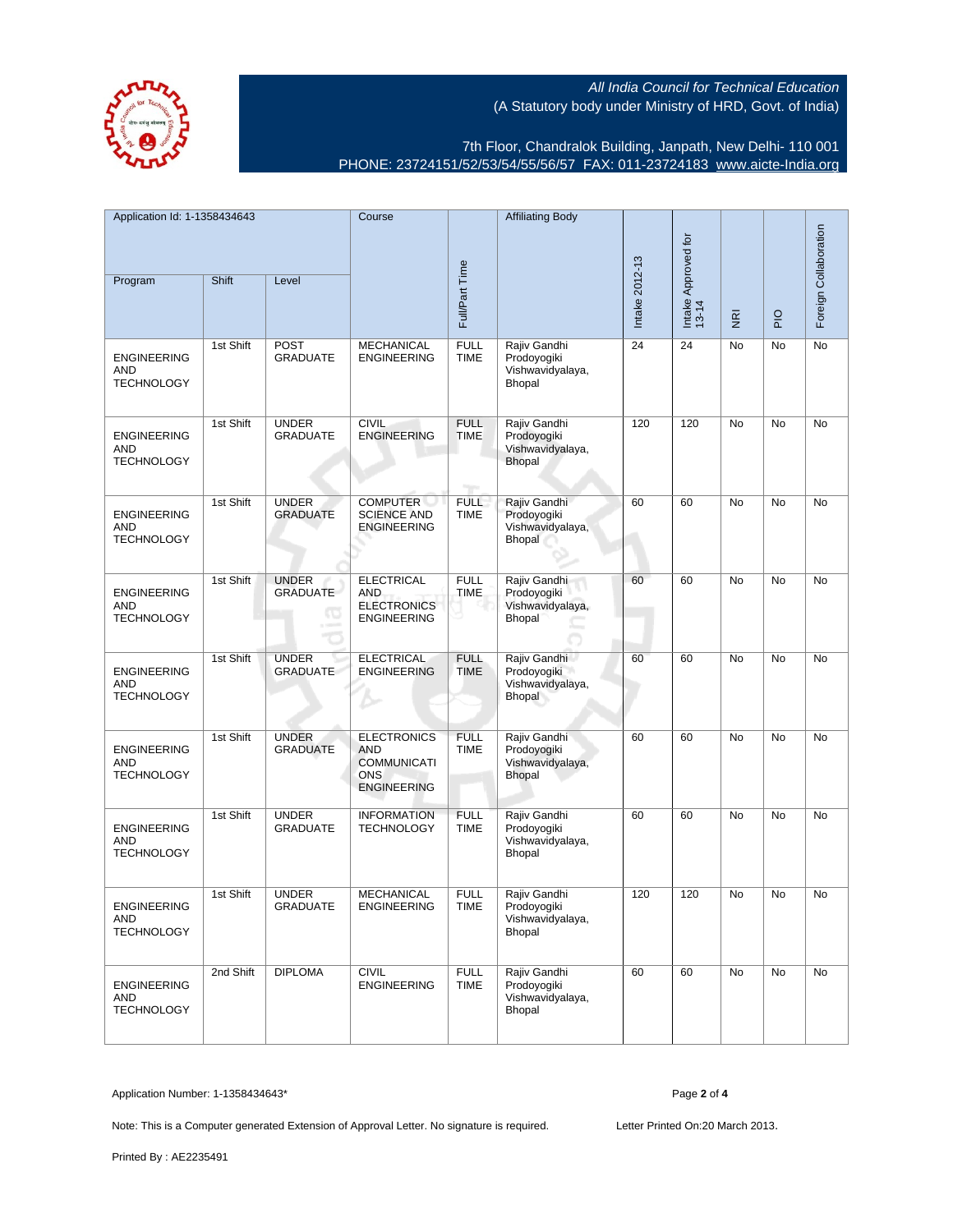

7th Floor, Chandralok Building, Janpath, New Delhi- 110 001 PHONE: 23724151/52/53/54/55/56/57 FAX: 011-23724183 [www.aicte-India.org](http://www.aicte-India.org)

| Application Id: 1-1358434643<br>Shift<br>Level<br>Program |           | Course<br>Time | <b>Affiliating Body</b>          | S<br>$\overline{\phantom{0}}$<br>2012- | $\overline{5}$<br>Approved                                |        |                 | Collaboration  |             |         |
|-----------------------------------------------------------|-----------|----------------|----------------------------------|----------------------------------------|-----------------------------------------------------------|--------|-----------------|----------------|-------------|---------|
|                                                           |           |                |                                  | Full/Part                              |                                                           | Intake | Intake<br>13-14 | $\overline{g}$ | $rac{O}{P}$ | Foreign |
| <b>ENGINEERING</b><br><b>AND</b><br><b>TECHNOLOGY</b>     | 2nd Shift | <b>DIPLOMA</b> | MECHANICAL<br><b>ENGINEERING</b> | <b>FULL</b><br><b>TIME</b>             | Rajiv Gandhi<br>Prodoyogiki<br>Vishwavidyalaya,<br>Bhopal | 60     | 60              | <b>No</b>      | No          | No      |

• Validity of the course details may be verified at www.aicte-india.org>departments>approvals

The above mentioned approval is subject to the condition that PRESTIGE INSTITUTE OF ENGINEERING AND SCIENCE shall follow and adhere to the Regulations, guidelines and directions issued by AICTE from time to time and the undertaking / affidavit given by the institution along with the application submitted by the institution on portal.

In case of any differences in content in this Computer generated Extension of Approval Letter, the content/information as approved by the Executive Council / General Council as available on the record of AICTE shall be final and binding.

Strict compliance of Anti-Ragging Regulation:- Approval is subject to strict compliance of provisions made in AICTE Regulation notified vide F. No. 37-3/Legal/AICTE/2009 dated July 1, 2009 for Prevention and Prohibition of Ragging in Technical Institutions. In case Institution fails to take adequate steps to Prevent Ragging or fails to act in accordance with AICTE Regulation or fails to punish perpetrators or incidents of Ragging, it will be liable to take any action as defined under clause 9(4) of the said Regulation.

**(Dr. Kuncheria P. Isaac)**

Member Secretary, AICTE

Copy to:

- **1. The Regional Officer,** All India Council for Technical Education Tagore Hostel-2, Shamla Hills Bhopal-462 002, Madhya Pradesh
- **2. The Director Of Technical Education,** Madhya Pradesh
- **3. The Registrar,** Rajiv Gandhi Prodoyogiki Vishwavidyalaya, Bhopal
- **4. The Principal / Director,** PRESTIGE INSTITUTE OF ENGINEERING AND SCIENCE SCHEME NO 74-C, SECTOR-D, VIJAY NAGAR,

Application Number: 1-1358434643\* Page **3** of **4**

Note: This is a Computer generated Extension of Approval Letter. No signature is required. Letter Printed On:20 March 2013.